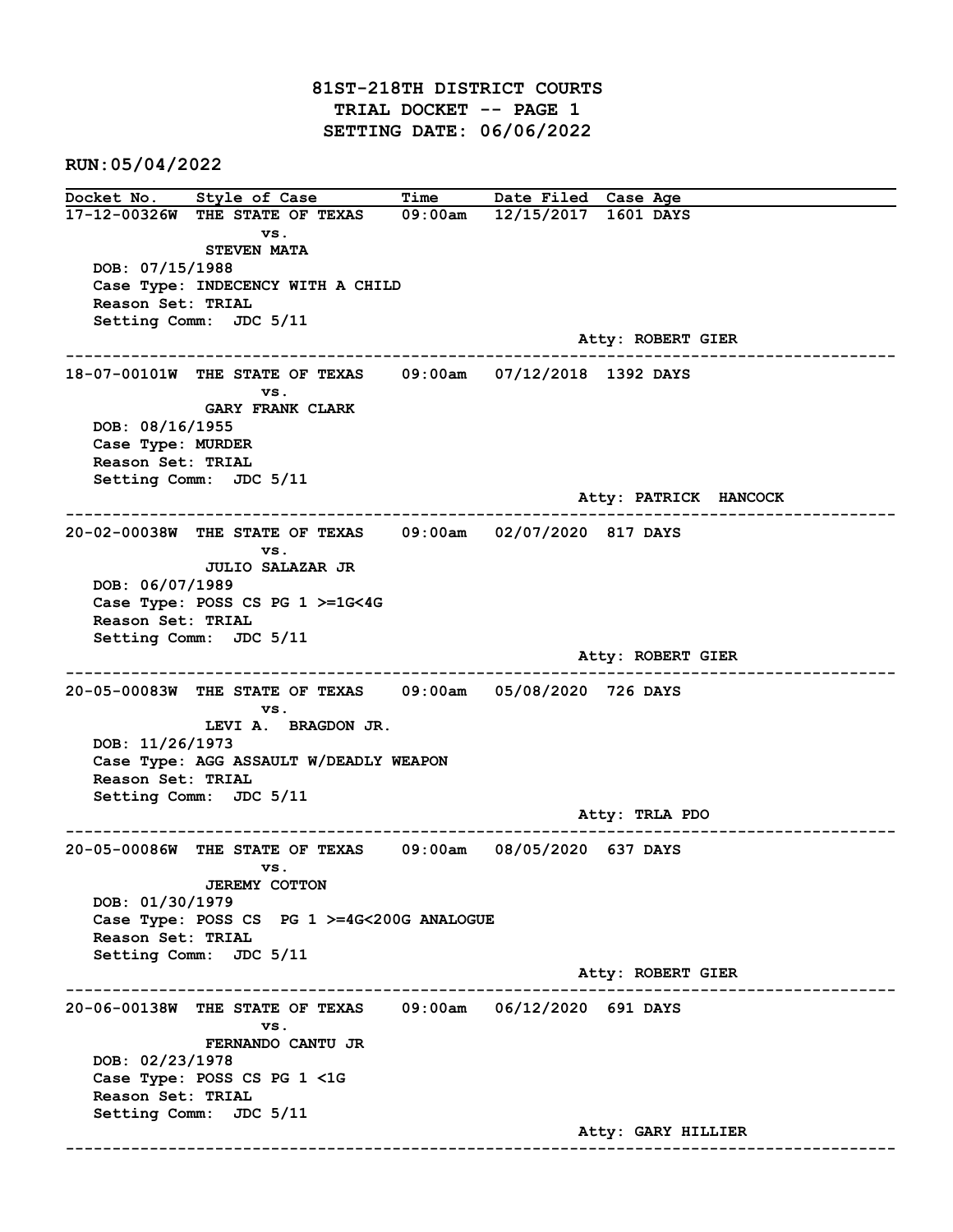Docket No. Style of Case Time Date Filed Case Age 20-06-00139W THE STATE OF TEXAS 09:00am 06/12/2020 691 DAYS vs. FERNANDO CANTU JR DOB: 02/23/1978 Case Type: INJURY CHILD/ELDERLY/DISABLE W/INT BODILY INJ Reason Set: TRIAL Setting Comm: JDC 5/11 Atty: GARY HILLIER ------------------------------------------------------------------------------------------------------------------------ 20-06-00148W THE STATE OF TEXAS 09:00am 06/12/2020 691 DAYS vs. MICHELE L NICHOLSON DOB: 12/22/1972 Case Type: SEXUAL ASSLT CHILD Reason Set: TRIAL Setting Comm: JDC 5/11 Atty: PHILIP LAMBERT ------------------------------------------------------------------------------------------------------------------------ 20-08-00199W THE STATE OF TEXAS 09:00am 08/14/2020 628 DAYS vs. ROYCE HOUSTON SMITH DOB: 09/15/1973 Case Type: CRIM MISCH >=\$20K Reason Set: TRIAL Setting Comm: JDC 5/11 Atty: ROBERT GIER ------------------------------------------------------------------------------------------------------------------------ 21-01-00004W THE STATE OF TEXAS 09:00am 01/28/2021 461 DAYS vs. ERBEIS GOMEZ DOB: 02/05/1988 Case Type: THEFT OF FIREARM Reason Set: TRIAL Setting Comm: JDC 5/11 Atty: ROBERT GIER ------------------------------------------------------------------------------------------------------------------------ 21-02-00041W THE STATE OF TEXAS 09:00am 02/26/2021 432 DAYS vs. DIANA G. DAVILA DOB: 07/30/1977 Case Type: POSS CS PG 1 <1G Reason Set: TRIAL Setting Comm: JDC 5/11 Atty: TRLA PDO ------------------------------------------------------------------------------------------------------------------------ 21-03-00055W THE STATE OF TEXAS 09:00am 03/26/2021 404 DAYS vs. MELINDA SHELTON DOB: 01/15/1978 Case Type: TAMPER/FABRICATING PHYSICAL EVIDENCE Reason Set: TRIAL Setting Comm: JDC 5/11 Atty: ANTHONY CANTRELL ------------------------------------------------------------------------------------------------------------------------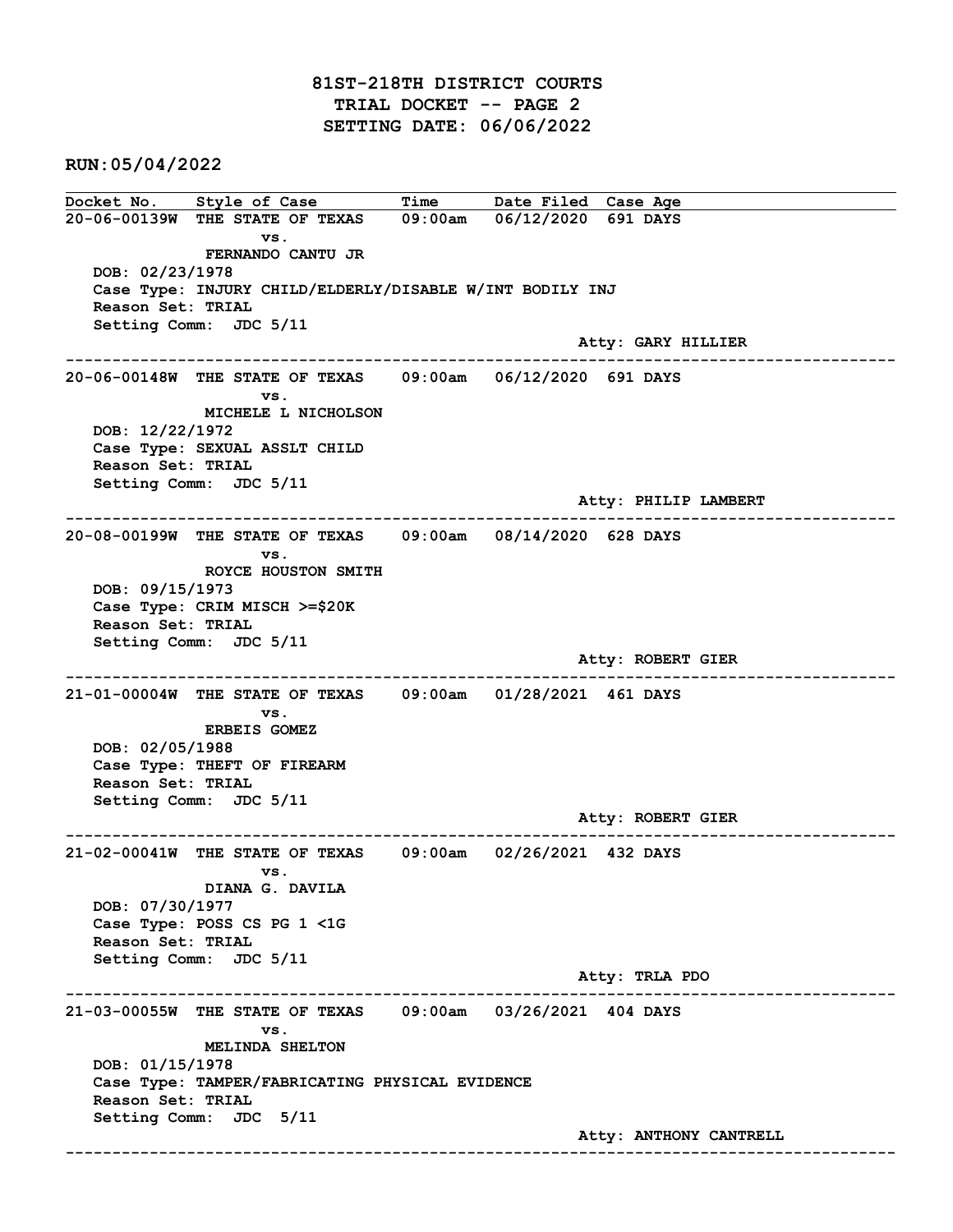Docket No. Style of Case Time Date Filed Case Age 21-04-00077W THE STATE OF TEXAS 09:00am 04/16/2021 383 DAYS vs. JOSEPH A. MCINTOSH DOB: 11/12/1988 Case Type: IMPROPER RELATIONSHIP BETWEEN EDUCATOR/STUDENT Reason Set: TRIAL Setting Comm: JDC 5/11 Atty: JOHN GILMORE ------------------------------------------------------------------------------------------------------------------------ 21-05-00091W THE STATE OF TEXAS 09:00am 05/14/2021 355 DAYS vs. SANTIAGO MATA DOB: 07/24/1963 Case Type: AGG SEXUAL ASSAULT CHILD Reason Set: TRIAL Setting Comm: JDC 5/11 Atty: DANIEL RODRIGUEZ ------------------------------------------------------------------------------------------------------------------------ 21-05-00102W THE STATE OF TEXAS 09:00am 05/14/2021 355 DAYS vs. PATRICIA SUTTON DOB: 10/01/1978 Case Type: POSS CS PG 1 <1G Reason Set: TRIAL Setting Comm: JDC 5/11 Atty: ROMAULDO ORTA ------------------------------------------------------------------------------------------------------------------------ 21-05-00104W THE STATE OF TEXAS 09:00am 05/14/2021 355 DAYS vs. NICOLAS CANTU III DOB: 12/24/1997 Case Type: AGG SEXUAL ASSAULT CHILD Reason Set: TRIAL Setting Comm: JDC 5/11 Atty: STEPHEN BARRERA ------------------------------------------------------------------------------------------------------------------------ 21-05-00108W THE STATE OF TEXAS 09:00am 05/14/2021 355 DAYS vs. AMBER MARIE KOSZUTA DOB: 05/02/1985 Case Type: PROH SUBSTANCE/ITEM IN CORR/CIV COM FACILITY Reason Set: TRIAL Setting Comm: JDC 5/11 Atty: ROBERTO VARGAS ------------------------------------------------------------------------------------------------------------------------ 21-06-00121W THE STATE OF TEXAS 09:00am 06/11/2021 327 DAYS vs. FREDDIE ORTIZ II DOB: 02/17/1986 Case Type: FRAUD USE/POSS IDENT INFO # ITEMS 10<50 ELDER Reason Set: TRIAL Setting Comm: JDC 5/11 Atty: TRLA PDO ------------------------------------------------------------------------------------------------------------------------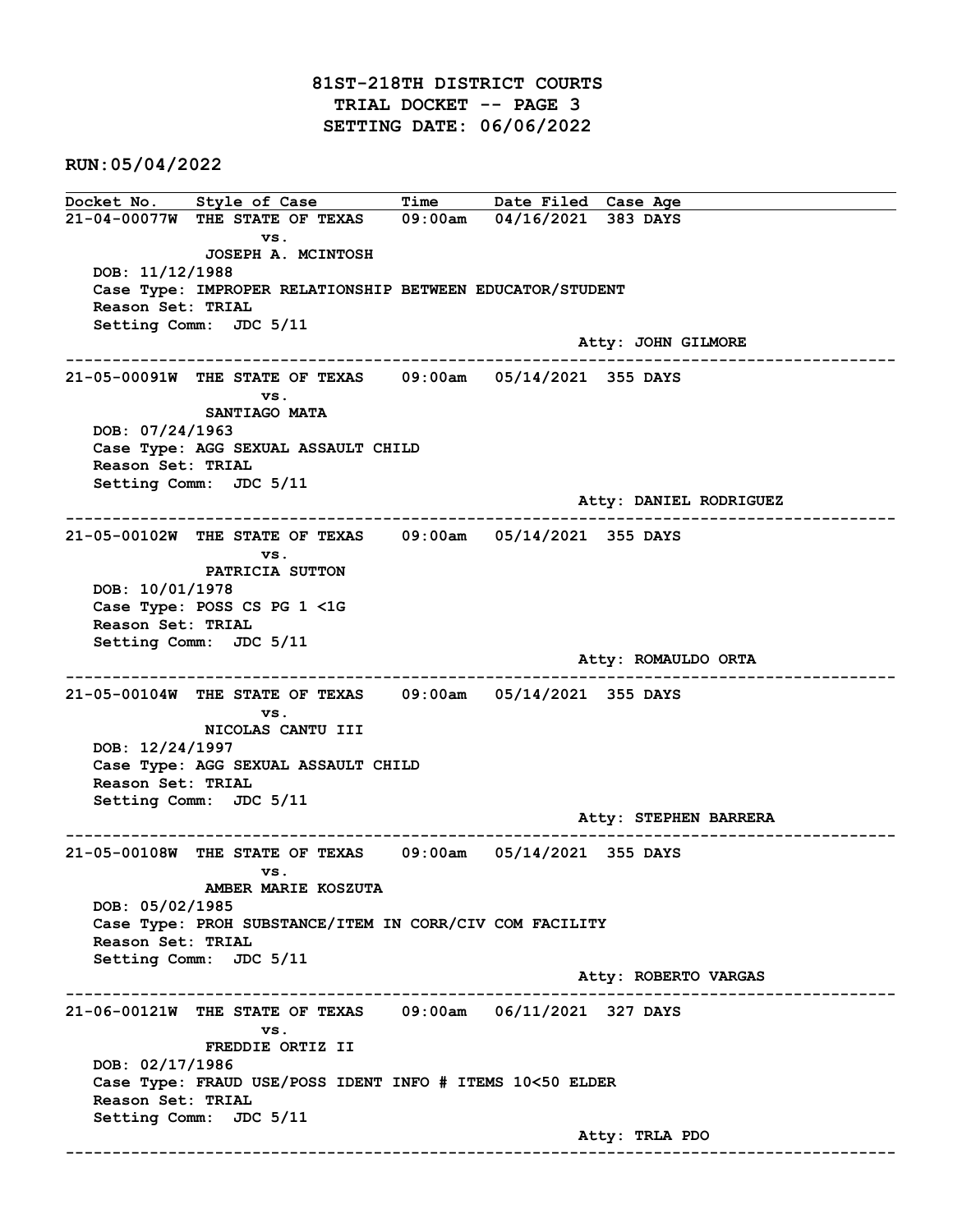Docket No. Style of Case Time Date Filed Case Age 21-06-00126W THE STATE OF TEXAS 09:00am 06/11/2021 327 DAYS vs. ERBEIS GOMEZ DOB: 02/05/1988 Case Type: POSS CS PG 1 <1G Reason Set: TRIAL Setting Comm: JDC 5/11 Atty: ROBERT GIER ------------------------------------------------------------------------------------------------------------------------ 21-06-00127W THE STATE OF TEXAS 09:00am 06/11/2021 327 DAYS vs. ERBEIS GOMEZ DOB: 02/05/1988 Case Type: AGG ASSAULT W/DEADLY WEAPON Reason Set: TRIAL Setting Comm: JDC 5/11 Atty: ROBERT GIER ------------------------------------------------------------------------------------------------------------------------ 21-06-00128W THE STATE OF TEXAS 09:00am 06/11/2021 327 DAYS vs. BIANCA OLIVAREZ DOB: 04/08/1986 Case Type: POSS CS PG 1 <1G Reason Set: TRIAL Setting Comm: JDC 5/11 Atty: TRLA PDO ------------------------------------------------------------------------------------------------------------------------ 21-07-00142W THE STATE OF TEXAS 09:00am 07/13/2021 295 DAYS vs. ROSEMARY CRUZ DOB: 08/28/1972 Case Type: INJURY CHILD/ELDERLY/DISABLE W/INT BODILY INJ Reason Set: TRIAL Setting Comm: JDC 5/11 Atty: STEPHEN BARRERA ------------------------------------------------------------------------------------------------------------------------ 21-07-00145W THE STATE OF TEXAS 09:00am 07/13/2021 295 DAYS vs. COLE AUSTIN RIVETTE DOB: 04/02/2021 Case Type: UNAUTH USE OF MOTOR VEHICLE Reason Set: TRIAL Setting Comm: JDC 5/11 Atty: KIMBERLY BUSH ------------------------------------------------------------------------------------------------------------------------ 21-07-00146W THE STATE OF TEXAS 09:00am 07/13/2021 295 DAYS vs. ESTEBAN SAN MIGUEL DOB: 10/29/1958 Case Type: SEXUAL ASSLT CHILD Reason Set: TRIAL Setting Comm: JDC 5/11 Atty: STEPHEN BARRERA ------------------------------------------------------------------------------------------------------------------------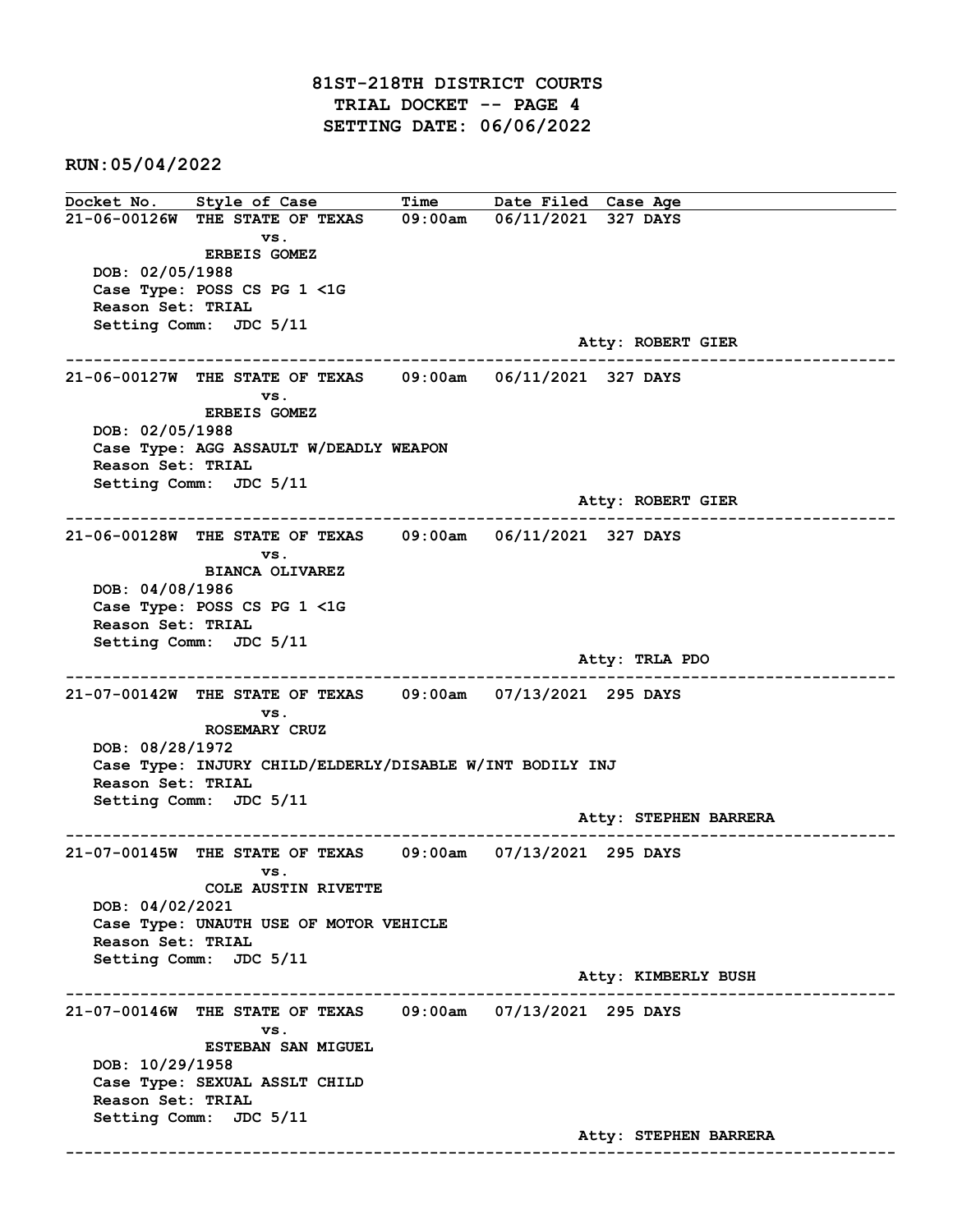## 81ST-218TH DISTRICT COURTS TRIAL DOCKET -- PAGE 5 SETTING DATE: 06/06/2022

RUN:05/04/2022

Docket No. Style of Case Time Date Filed Case Age 21-08-00149W THE STATE OF TEXAS 09:00am 08/13/2021 264 DAYS vs. JOSEPH JAMES ARCE DOB: 03/19/1972 Case Type: MAN DEL CS PG 1 >=1G<4G Reason Set: TRIAL Setting Comm: JDC 5/11 Atty: EDWARD H. ADAMS ------------------------------------------------------------------------------------------------------------------------ 21-08-00159W THE STATE OF TEXAS 09:00am 08/13/2021 264 DAYS vs. KEITH ORYAN WHITE DOB: 09/09/1985 Case Type: UNAUTH USE OF MOTOR VEHICLE Reason Set: TRIAL Setting Comm: JDC 5/11 Atty: MONICA KHIRALLAH ------------------------------------------------------------------------------------------------------------------------ 21-08-00170W THE STATE OF TEXAS 09:00am 08/13/2021 264 DAYS vs. RICHARD EUGENE HYATT DOB: 08/10/1980 Case Type: MAN DEL CS PG 1 >=4G<200G Reason Set: TRIAL Setting Comm: JDC 5/11 Atty: ADRIAN PEREZ ------------------------------------------------------------------------------------------------------------------------ 21-08-00172W THE STATE OF TEXAS 09:00am 08/13/2021 264 DAYS vs. SHANNA L. ROMERO-LOZANO DOB: 03/13/1973 Case Type: MAN DEL CS PG 1 <1G Reason Set: TRIAL Setting Comm: JDC 5/11 Atty: TRLA PDO ------------------------------------------------------------------------------------------------------------------------ 21-09-00185W THE STATE OF TEXAS 09:00am 09/03/2021 243 DAYS vs. ROY ALLEN VASQUEZ DOB: 07/13/1990 Case Type: POSS CS PG 2 < 1G Reason Set: TRIAL Setting Comm: JDC 5/11 Atty: STEPHEN BARRERA ------------------------------------------------------------------------------------------------------------------------ 21-09-00190W THE STATE OF TEXAS 09:00am 09/03/2021 243 DAYS vs. LEVI A. BRAGDON,JR. DOB: 11/26/1973 Case Type: POSS CS PG 1 <1G Reason Set: TRIAL Setting Comm: JDC 5/11 Atty: TRLA PDO ------------------------------------------------------------------------------------------------------------------------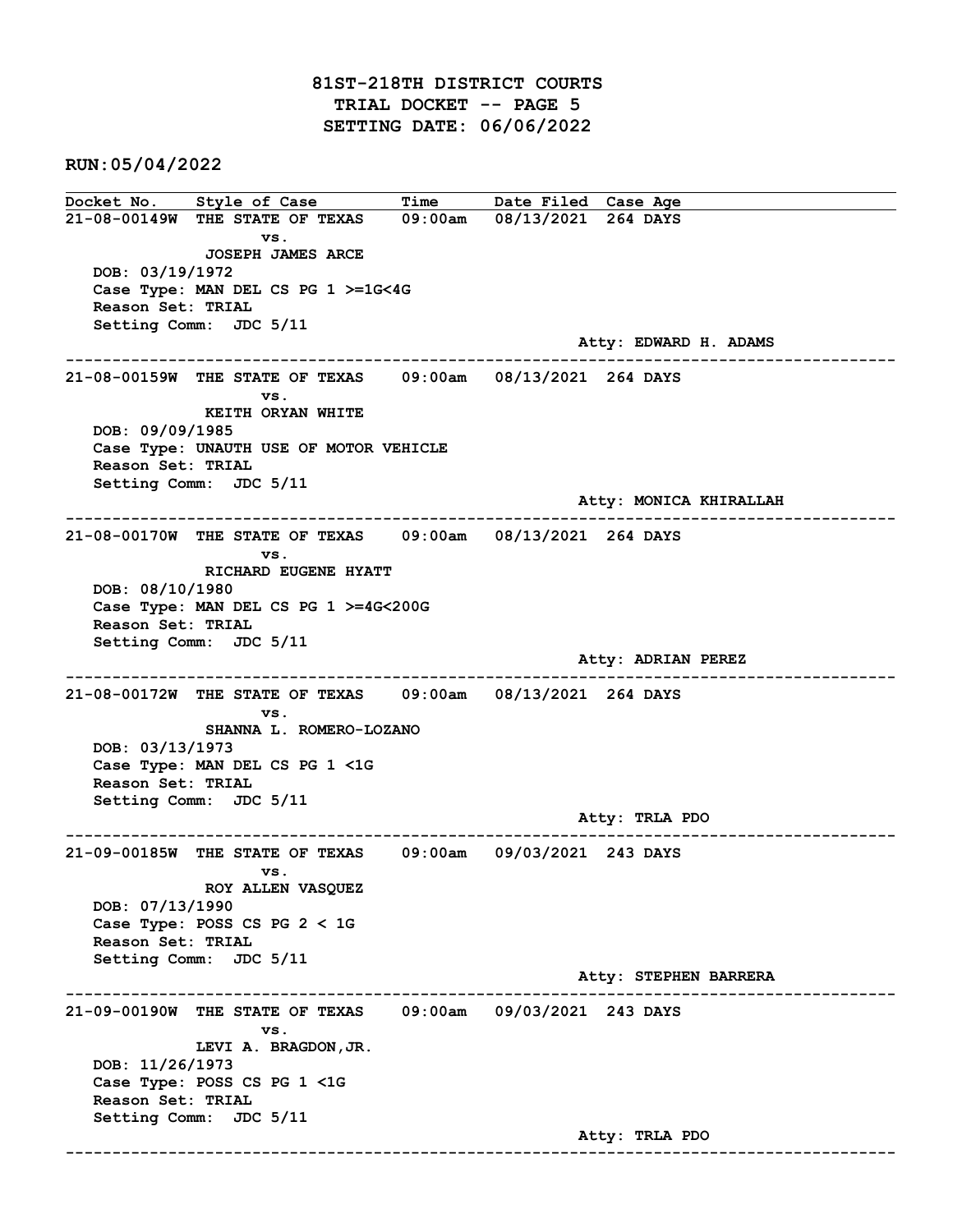## 81ST-218TH DISTRICT COURTS TRIAL DOCKET -- PAGE 6 SETTING DATE: 06/06/2022

RUN:05/04/2022

Docket No. Style of Case Time Date Filed Case Age 21-10-00202W THE STATE OF TEXAS 09:00am 10/01/2021 215 DAYS vs. VERONICA MENDOZA DOB: 03/04/1996 Case Type: POSS CS PG 1 <1G Reason Set: TRIAL Setting Comm: JDC 5/11 Atty: TRLA PDO ------------------------------------------------------------------------------------------------------------------------ 21-10-00204W THE STATE OF TEXAS 09:00am 10/01/2021 215 DAYS vs. COLE AUSTIN RIVETTE DOB: 04/02/2021 Case Type: FRAUD USE/POSS IDENT INFO # ITEMS 10<50 ELDER Reason Set: TRIAL Setting Comm: JDC 5/11 Atty: KIMBERLY BUSH ------------------------------------------------------------------------------------------------------------------------ 21-10-00208W THE STATE OF TEXAS 09:00am 10/01/2021 215 DAYS vs. MARCUS OLIVO DOB: 09/11/1995 Case Type: CONTINUOUS VIOLENCE AGAINST THE FAMILY Reason Set: TRIAL Setting Comm: JDC 5/11 Atty: RENE PENA ------------------------------------------------------------------------------------------------------------------------ 21-10-00210W THE STATE OF TEXAS 09:00am 10/01/2021 215 DAYS vs. GUY DEAN PEELE DOB: 10/07/1961 Case Type: INDECENCY W/CHILD SEXUAL CONTACT Reason Set: TRIAL Setting Comm: JDC 5/11 Atty: STEPHEN BARRERA ------------------------------------------------------------------------------------------------------------------------ 21-10-00211W THE STATE OF TEXAS 09:00am 10/01/2021 215 DAYS vs. WILLIAM LEON PLATT DOB: 08/22/1963 Case Type: CRIMINAL MISCHIEF >=\$2,500<\$30K Reason Set: TRIAL Setting Comm: JDC 5/11 Atty: STEPHEN BARRERA ------------------------------------------------------------------------------------------------------------------------ 21-10-00212W THE STATE OF TEXAS 09:00am 10/01/2021 215 DAYS vs. CHRISTOPHER A. RIVETTE DOB: 07/29/1996 Case Type: THEFT-MAIL ID INFO =>50 ADDRESSES IAT Reason Set: TRIAL Setting Comm: JDC 5/11 Atty: KIMBERLY BUSH ------------------------------------------------------------------------------------------------------------------------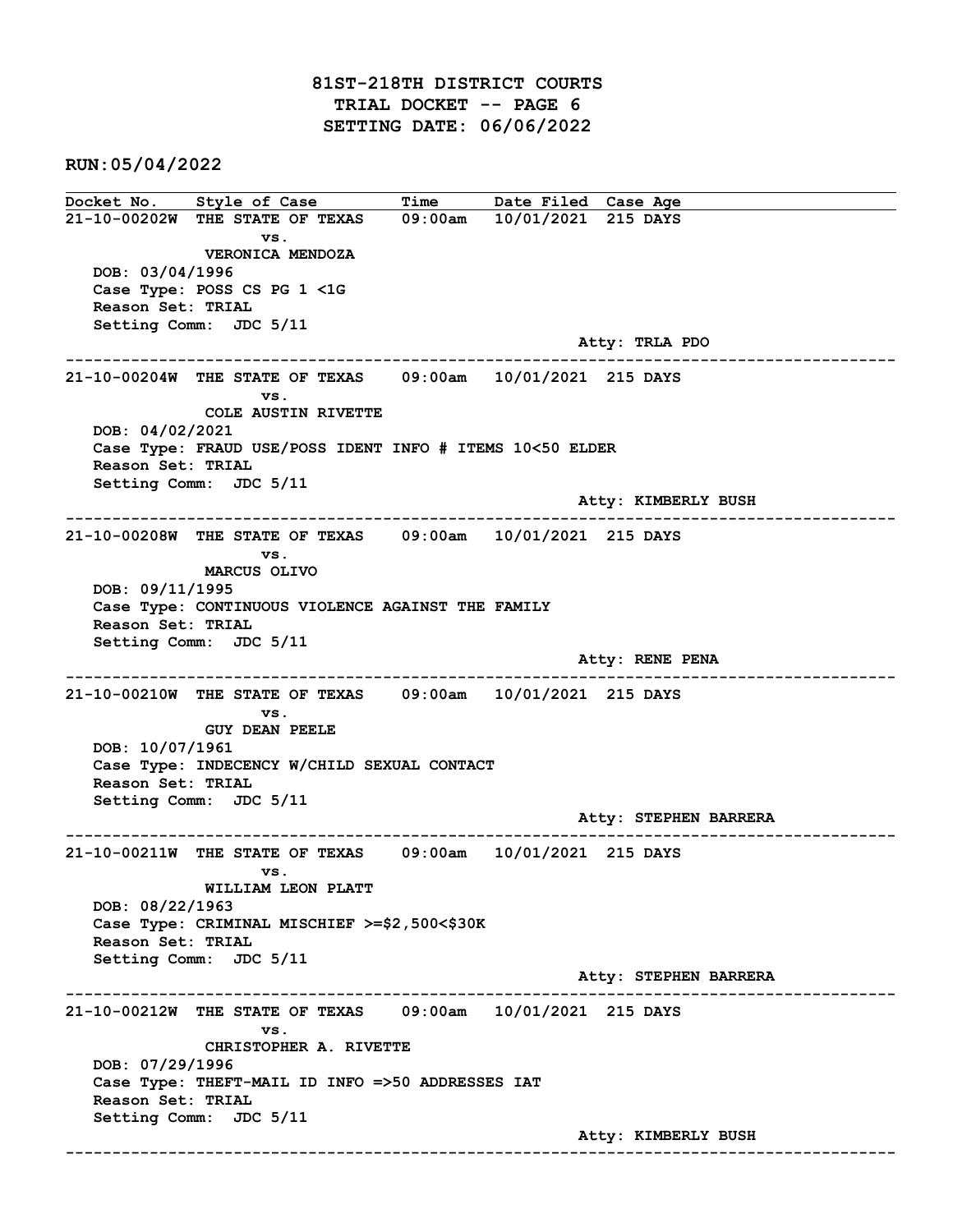## 81ST-218TH DISTRICT COURTS TRIAL DOCKET -- PAGE 7 SETTING DATE: 06/06/2022

RUN:05/04/2022

Docket No. Style of Case Time Date Filed Case Age 21-10-00213W THE STATE OF TEXAS 09:00am 10/01/2021 215 DAYS vs. JARED JAMES SEMLINGER DOB: 05/30/1989 Case Type: ASSAULT FAMILY/HOUSEHOLD MEMBER PREV CONV IAT Reason Set: TRIAL Setting Comm: JDC 5/11 Atty: JENNIFER TAPIA ------------------------------------------------------------------------------------------------------------------------ 21-10-00214W THE STATE OF TEXAS 09:00am 10/01/2021 215 DAYS vs. KENDRICK THOMAS TRINIDAD DOB: 01/09/1995 Case Type: OBSTRUCTION OR RETALIATION Reason Set: TRIAL Setting Comm: JDC 5/11 Atty: TRLA PDO ------------------------------------------------------------------------------------------------------------------------ 21-11-00216W THE STATE OF TEXAS 09:00am 11/12/2021 173 DAYS vs. JOSEPH JAMES ARCE DOB: 03/19/1972 Case Type: MAN DEL CS PG 1 >=1G<4G Reason Set: TRIAL Setting Comm: JDC 5/11 Atty: EDWARD H. ADAMS ------------------------------------------------------------------------------------------------------------------------ 21-11-00217W THE STATE OF TEXAS 09:00am 11/12/2021 173 DAYS vs. DAVID ALAN BALESTERI DOB: 10/09/1982 Case Type: MAN DEL CS PG 1 >=4G<200G Reason Set: TRIAL Setting Comm: JDC 5/11 Atty: STEPHEN BARRERA ------------------------------------------------------------------------------------------------------------------------ 21-12-00273W THE STATE OF TEXAS 09:00am 12/03/2021 152 DAYS vs. JOSEPH A. SEALE DOB: 02/22/1994 Case Type: MAN DEL CS PG 1 >=1G<4G Reason Set: TRIAL Setting Comm: JDC 5/11 Atty: TRLA PDO ------------------------------------------------------------------------------------------------------------------------ 21-12-00274W THE STATE OF TEXAS 09:00am 02/22/1994 10298 DAYS vs. JOSEPH A. SEALE DOB: 02/22/1994 Case Type: MAN DEL CS PG 1 >=1G<4G Reason Set: TRIAL Setting Comm: JDC 5/11 Atty: TRLA PDO ------------------------------------------------------------------------------------------------------------------------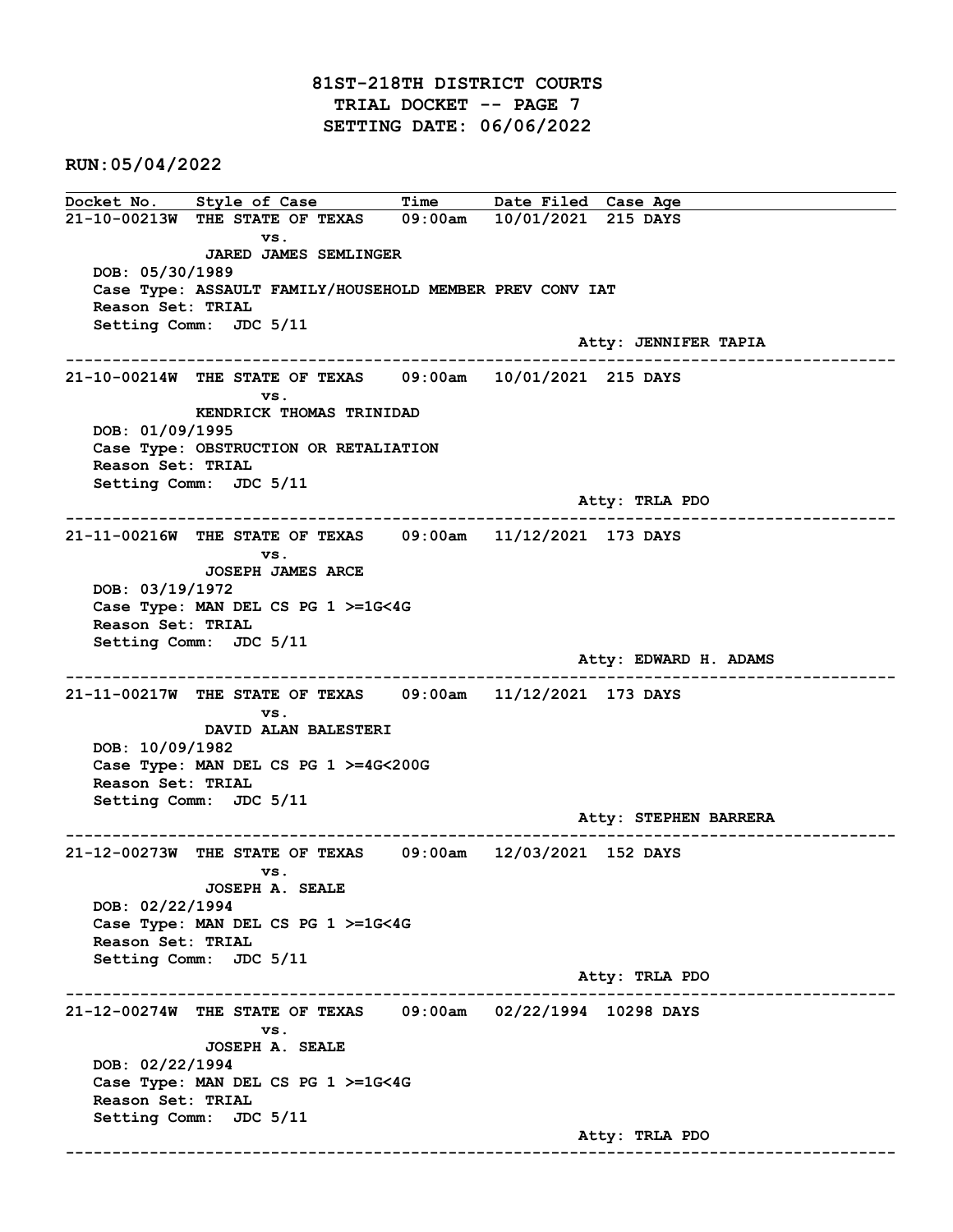Docket No. Style of Case Time Date Filed Case Age 22-01-00001W THE STATE OF TEXAS 09:00am 01/19/2022 105 DAYS vs. ALEJANDRO III GONZALES DOB: 01/13/1995 Case Type: DEADLY CONDUCT DISCH FIREARM INDIV(S) Reason Set: TRIAL Setting Comm: JDC 5/11 Atty: MONICA KHIRALLAH ------------------------------------------------------------------------------------------------------------------------ 22-01-00002W THE STATE OF TEXAS 09:00am 01/19/2022 105 DAYS vs. PEDRO ISRAEL GONZALES DOB: 07/22/1960 Case Type: AGG ASSLT W/DEADLY WEAPON Reason Set: TRIAL Setting Comm: JDC 5/11 Atty: TRLA PDO ------------------------------------------------------------------------------------------------------------------------ 22-01-00006W THE STATE OF TEXAS 09:00am 01/19/2022 105 DAYS vs. THOMAS ALBERTO RAMIREZ DOB: 09/12/1985 Case Type: ASSAULT PUBLIC SERVANT Reason Set: TRIAL Setting Comm: JDC 5/11 Atty: RICHARD BRIGGS ------------------------------------------------------------------------------------------------------------------------ 22-01-00009W THE STATE OF TEXAS 09:00am 01/19/2022 105 DAYS vs. ROBERT SAUCEDA, JR. DOB: 10/03/1991 Case Type: AGG ASSLT W/DEADLY WEAPON Reason Set: TRIAL Setting Comm: JDC 5/11 Atty: ANDRES CEDILLOS ------------------------------------------------------------------------------------------------------------------------ 22-01-00020W THE STATE OF TEXAS 09:00am 01/19/2022 105 DAYS vs. CLEOFAS CASTILLO, JR. DOB: 04/29/1984 Case Type: POSS CS PG 1 >=1G<4G Reason Set: TRIAL Setting Comm: JDC 5/11 Atty: ANDRES CEDILLOS ------------------------------------------------------------------------------------------------------------------------ 22-01-00021W THE STATE OF TEXAS 09:00am 01/19/2022 105 DAYS vs. RUTH ANN COVENEY DOB: 12/26/1963 Case Type: CRIMINAL MISCHIEF >=\$2,500<\$30K Reason Set: TRIAL Setting Comm: JDC 5/11 Atty: ANDRES CEDILLOS ------------------------------------------------------------------------------------------------------------------------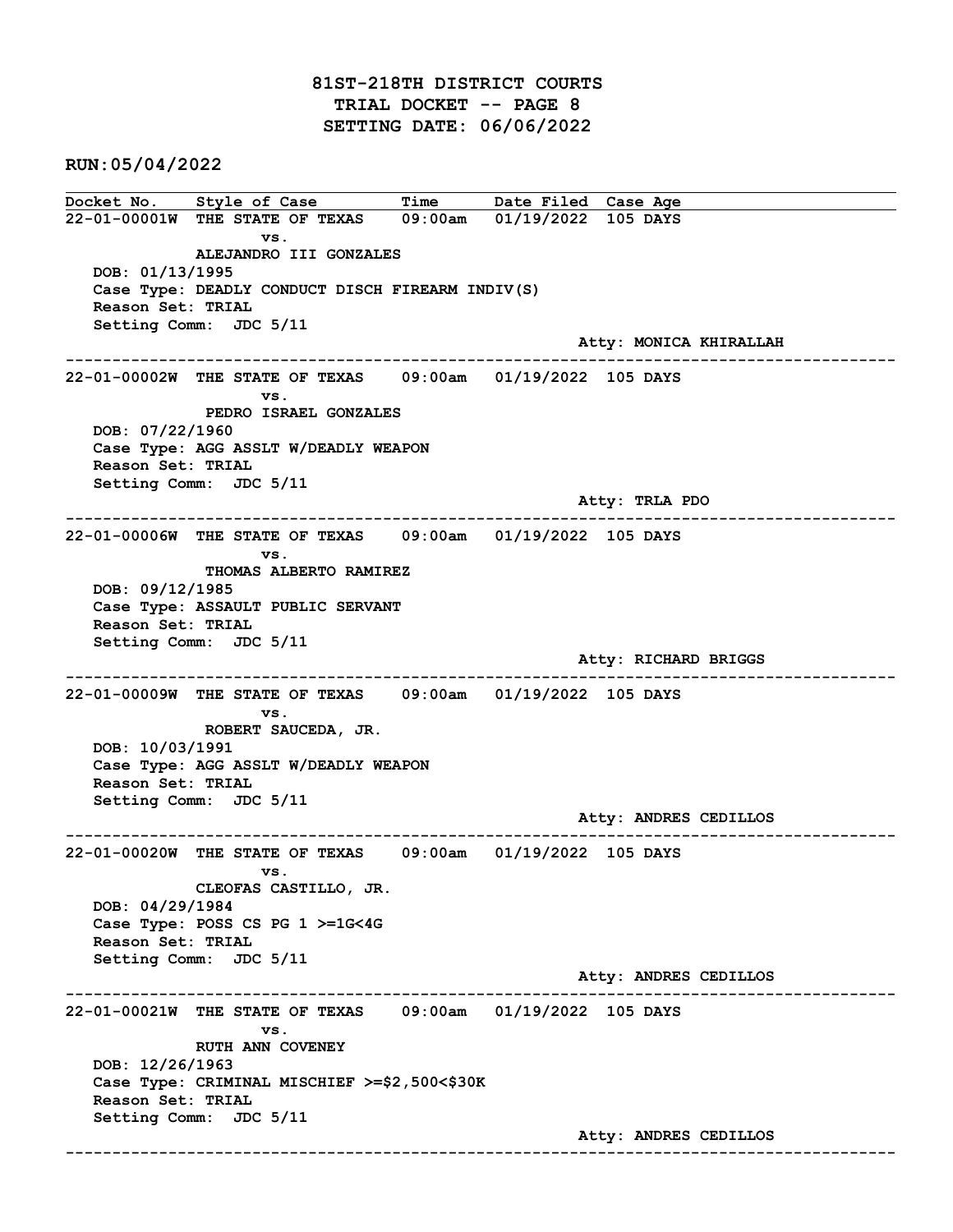## 81ST-218TH DISTRICT COURTS TRIAL DOCKET -- PAGE 9 SETTING DATE: 06/06/2022

RUN:05/04/2022

Docket No. Style of Case Time Date Filed Case Age 22-01-00025W THE STATE OF TEXAS 09:00am 01/19/2022 105 DAYS vs. SHANEQUA S. LEAVER DOB: 12/08/1991 Case Type: BURGLARY OF BUILDING Reason Set: TRIAL Setting Comm: JDC 5/11 Atty: RICHARD BRIGGS ------------------------------------------------------------------------------------------------------------------------ 22-01-00026W THE STATE OF TEXAS 09:00am 01/19/2022 105 DAYS vs. SHELBY VEACH DOB: 08/08/1992 Case Type: BURGLARY OF BUILDING Reason Set: TRIAL Setting Comm: JDC 5/11 Atty: ANDRES CEDILLOS ------------------------------------------------------------------------------------------------------------------------ 22-01-00028W THE STATE OF TEXAS 09:00am 01/19/2022 105 DAYS vs. ERICK MEDINA-AVILA DOB: 06/14/1996 Case Type: ASSAULT FAM/HOUSE MEM IMPEDE BREATH/CIRCULAT Reason Set: TRIAL Setting Comm: JDC 5/11 Atty: TRLA PDO ------------------------------------------------------------------------------------------------------------------------ 22-01-00031W THE STATE OF TEXAS 09:00am 01/19/2022 105 DAYS vs. JACOB WAYNE PEEK DOB: 08/12/1979 Case Type: AGG SEXUAL ASSAULT CHILD Reason Set: TRIAL Setting Comm: JDC 5/11 example of the state of the state of the state of the state of the state of the state of the state of the state of the state of the state of the state of the state of the state of the state of the state of the state of the ------------------------------------------------------------------------------------------------------------------------ 22-01-00034W THE STATE OF TEXAS 09:00am 01/19/2022 105 DAYS vs. KYLER ROLANDO RAMOS DOB: 06/16/2002 Case Type: ASSAULT PUBLIC SERVANT Reason Set: TRIAL Setting Comm: JDC 5/11 Atty: RICHARD BRIGGS ------------------------------------------------------------------------------------------------------------------------ 22-01-00035W THE STATE OF TEXAS 09:00am 01/19/2022 105 DAYS vs. AUSTIN OWEN RAMSEY DOB: 10/26/1999 Case Type: POSS CS PG  $2 \ge 1$ G<4G Reason Set: TRIAL Setting Comm: JDC 5/11 Atty: ADAM KOBS ------------------------------------------------------------------------------------------------------------------------